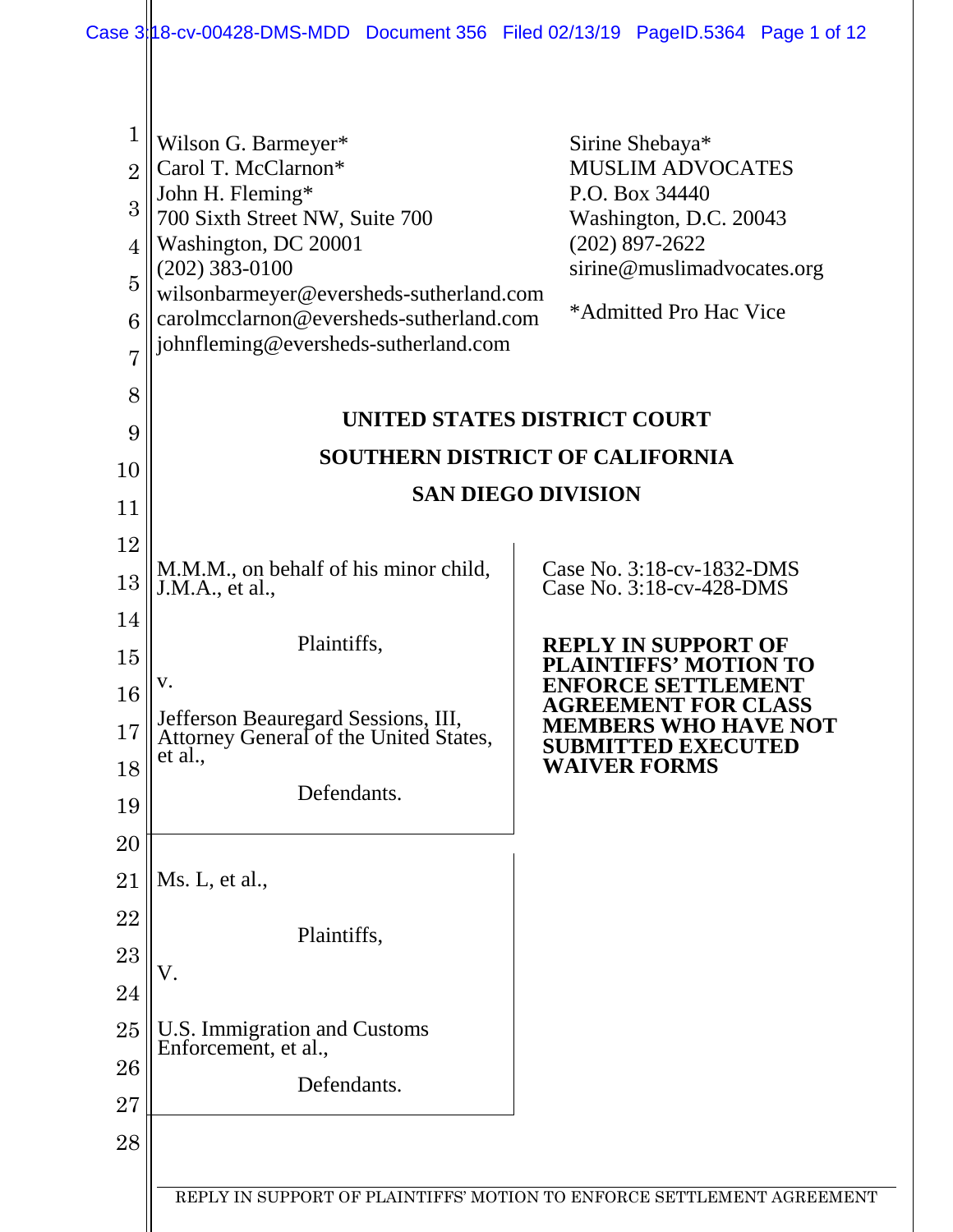- 1 2 3 Plaintiffs in the above-captioned cases submit this Reply in Support of their Motion to Enforce Settlement Agreement for Class Members Who Have Not Submitted Executed Waiver Forms. (ECF 342).
- 4

5

## **I. The Issue Before the Court Involves Class Members Who Are Entitled to Relief But Who Have Not Been Identified By the Parties.**

6 7 8 9 10 11 12 13 14 15 16 The issue squarely before the Court is about class members who are entitled to relief under the settlement but have not executed settlement waiver forms and submitted them to class counsel. The Government's Opposition (ECF No. 350) mostly attempts to sidestep this issue by emphasizing that class counsel and the Government can work together to implement the settlement for individuals who are identified by the parties. But this is not the issue before the Court; the parties have already been working cooperatively on implementation for those individuals and will continue to do so.<sup>[1](#page-1-0)</sup> Likewise, the Government's Opposition indicates that "many" of the individuals on the class list were previously released with notices to appear, and therefore the settlement does not impact them. Defs.' Opp'n 1:24-25. Again, these individuals are not at issue.

17 18 19 20 21 22 23 Instead, the issue before the Court is two-fold: (1) if a parent class member was given an expedited removal order while separated, was not issued a notice to appear, and has not submitted a signed waiver form, is he or she nonetheless entitled to relief under the settlement, and (2) if so, what are the obligations of the Government under the settlement? Recently reported numbers show why these questions matter. As of the February 6, 2019 status report, the Government reported 211 parents who have submitted forms either requesting or waiving the settlement

24

 $\overline{a}$ 

<span id="page-1-0"></span>25 26 27 28  $<sup>1</sup>$  The Government takes the position that all identified individuals should be required to provide a</sup> signed waiver form before receiving the procedures under the settlement. For the reasons set forth in Plaintiffs' opening brief, an executed waiver form is not a prerequisite for identified class members to obtain relief. Regardless, the parties have been and will continue to work together on implementation for class members as they are identified to ensure that class members receive relief rightfully due under the settlement or otherwise forego relief through a knowing and voluntary waiver.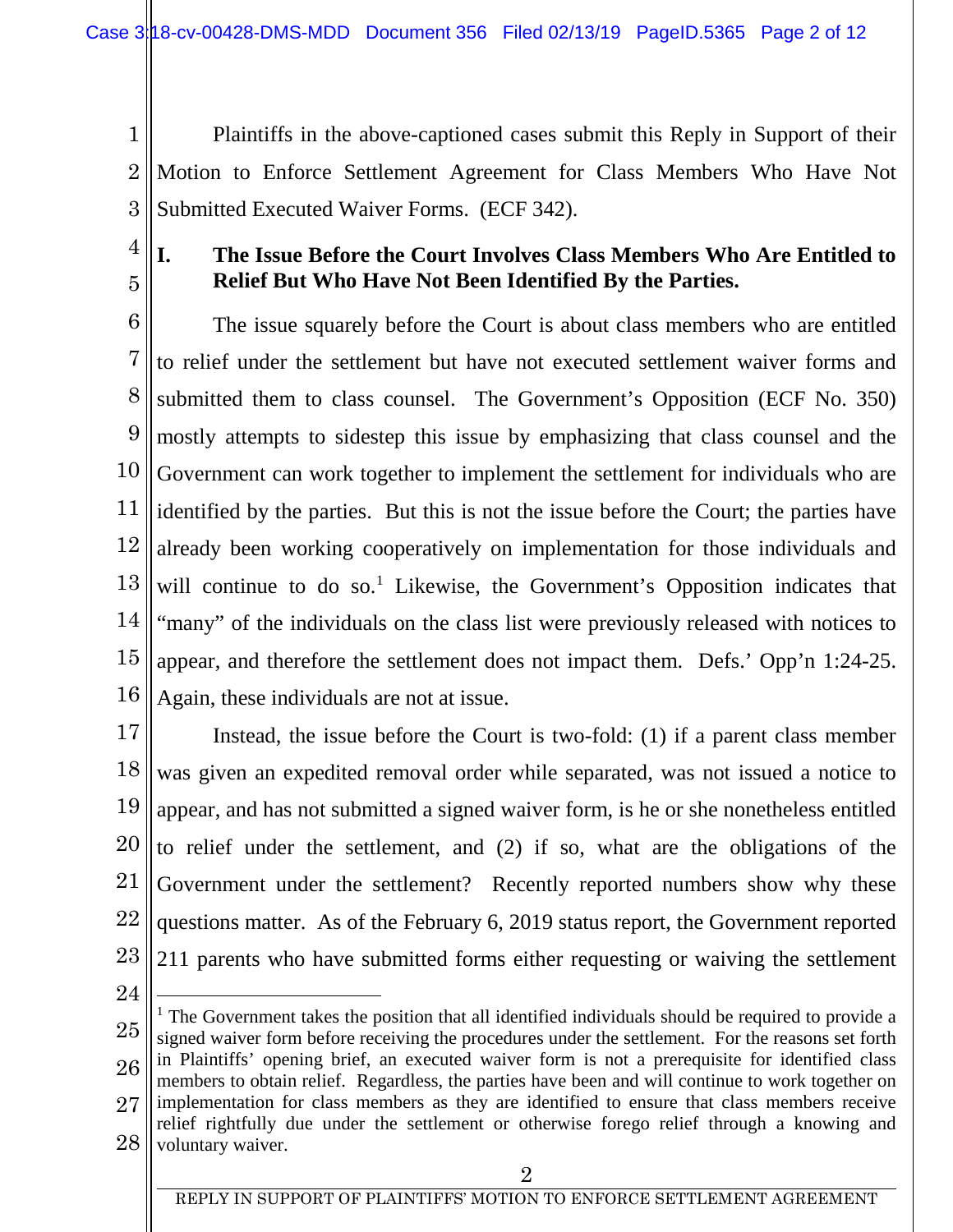1 2 3 4  $\overline{5}$ 6 7 8 procedures. (ECF No. 349). But the class notice list includes 1,202 parents who were in the United States as of last year and who are potentially entitled to relief, which means that at least 991 parents on the class list have not submitted forms.<sup>[2](#page-2-0)</sup> Even if "many" of these 991 parents were released into the community with notices to appear (and thus do not require settlement procedures), there are almost certainly others who require the settlement relief agreed to by the parties. Class counsel have no way of knowing how many additional individuals are entitled to relief or who they are. Only the Government has the ability to identify them.<sup>[3](#page-2-1)</sup>

9 10 11 12 13 14 15 16 Recent experience demonstrates the importance of the Government actively identifying those who would be entitled to settlement relief. Over the past month, class counsel have received several reports from individuals—who are on the class list, but who have not (yet) submitted forms—that they are being scheduled for removal at their next ICE check-in. Now that these specific individuals have come forward, class counsel are working with them (and their individual counsel, if applicable) to submit an affirmative election seeking settlement relief. These specific individuals will now obtain relief instead of being removed.

17 18 19 20 21 22 23 But, there are undoubtedly class members who have not affirmatively stepped forward, and the Government has obligations under the settlement with respect to those class members. Will these individuals be deported without the knowledge of class counsel, or should they be identified by the Government so that the parties can coordinate settlement implementation as to them? These are the issues before the Court that require the Court's immediate attention as they directly impact the ability of class members to obtain relief under the settlement. In short, without knowing

24

 $\overline{a}$ 

<span id="page-2-0"></span><sup>25</sup> 26 <sup>2</sup> The numbers for children are similar but less straightforward because of the various statuses for children. For purposes of this motion, the number of parents provides the Court with an understanding of the number of families that are potentially impacted.

<span id="page-2-1"></span><sup>27</sup> 28 <sup>3</sup> Plaintiffs have requested an additional meet and confer to seek clarification on these points, but as of the date of filing this Reply, it is Plaintiffs' understanding that the Government has not identified (and is not tracking) the population of Ms. L class members who are entitled to

settlement relief but who have not submitted waiver forms.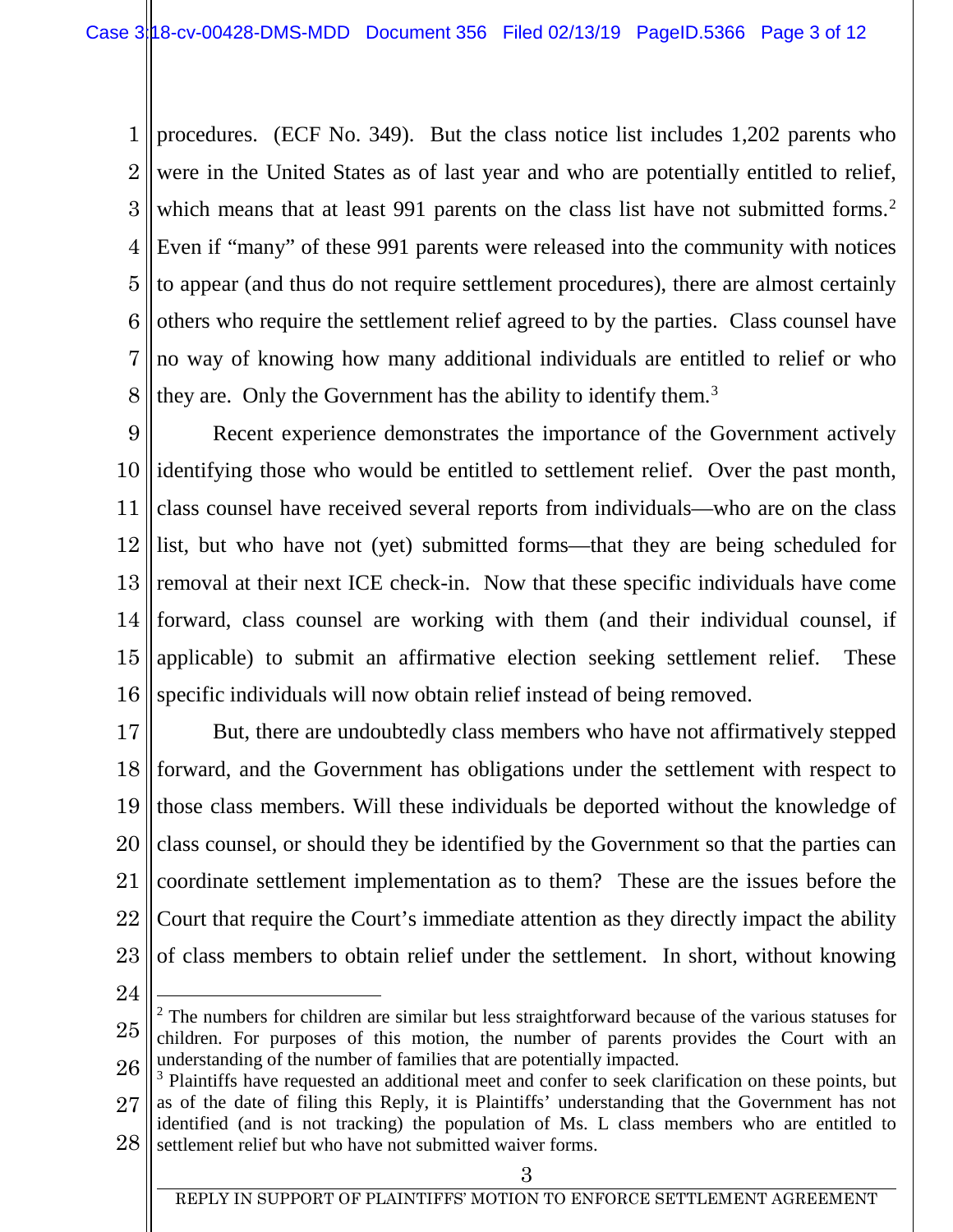1 2 which individuals on the class list have expedited removal orders and are entitled to relief, the Government cannot comply with the settlement agreement.

3 4

5

## **II. The Government Cannot Evade Its Obligations Under the Settlement Agreement By Requiring Class Counsel to Determine the Election of Each Class Member Before Providing Relief.**

6 7 8 9 10 11 12 13 14 15 16 17 18 The threshold determination for the Court, as acknowledged by the Government in its Opposition, is "what must happen to trigger the government's obligation to provide" settlement procedures. Defs.' Opp'n 4:24-25. The Government takes the position that each and every class member must submit an executed waiver form to trigger his or her right to relief under the settlement agreement. Although the Government characterizes its position as providing class members with "the opportunity to make an affirmative election whether or not to accept the rights," the Government's substantive position is that class members are not entitled to relief unless they submit forms. *Id.* at 3:13-22 (proposing "a procedure in which class counsel is responsible for determining the election of each and every settlement class member before any action is taken in his or her case").<sup>[4](#page-3-0)</sup> Stated differently, the Government is trying to convert the agreement to a "claims-made" or "opt-in" settlement.

19 20 21 22 23 24 As explained in Plaintiffs' opening brief, those are not the terms of the settlement agreed to by the parties and approved by the Court. The settlement agreement itself triggers the Government's obligation to provide relief, unless and until class members waive that relief. Indeed, the settlement agreement expressly provides, without condition, that the Government "*will* exercise its discretionary authority to sua sponte conduct in good faith a de novo review of the credible fear

25

 $\overline{a}$ 

<span id="page-3-0"></span><sup>26</sup> <sup>4</sup> Similarly, the Government's Opposition asks that class counsel be required to "submit the form within a specified period of time," when the settlement agreement includes no such requirement.

<sup>27</sup> Defs.' Opp'n 2:10-11. Instead, the plain language of both the agreement and the waiver form establishes that the Government already has an obligation to all class members, irrespective of

<sup>28</sup> whether or when class members make an affirmative election.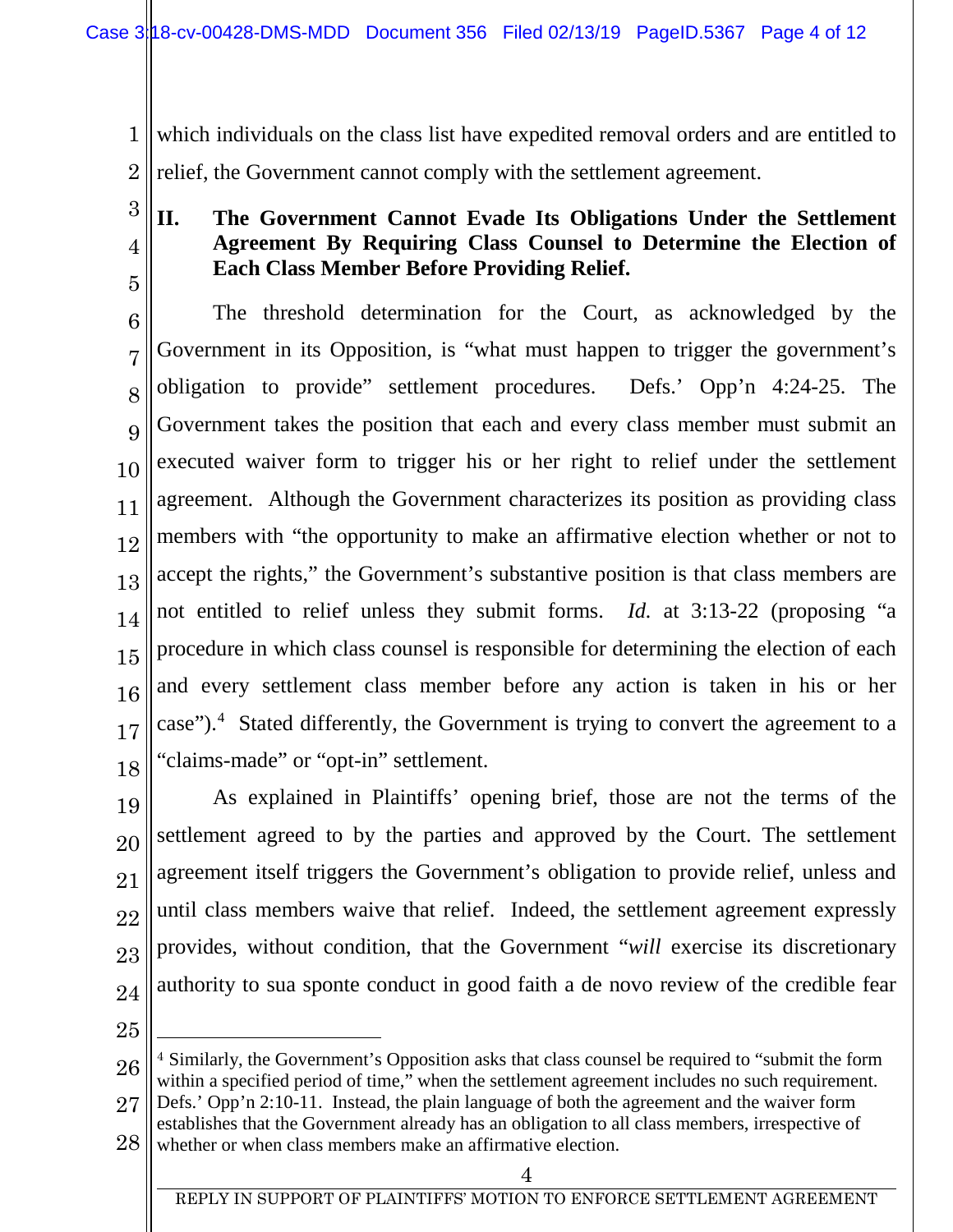1 2 3 4 5 6 7 8 9 10 11 12 finding" for parent class members with expedited removal orders. Pls.' Mem. in Supp., Ex. 1 at 16, Paragraph 1(d) (ECF No. 342-2) (emphasis added). Accordingly, the Government's obligations have already been triggered for those class members, unless they affirmatively waive the settlement procedures. This is also consistent with the waiver form itself, which expressly states that "[f]ailure to return this form will not be construed as a waiver of your rights under the Settlement Agreement." Pls.' Mem. in Supp., Ex. 2 at 27. If execution of a waiver form were required to trigger relief—as if this were a claims-made settlement and as the Government advocates—then the settlement agreement and waiver form would have language requiring class members to complete and return the form, and would condition relief on the form. Neither the agreement nor the form do any such thing; in fact, the form itself, developed with the Government's input, says precisely the opposite.

13 14 15 16 17 18 19 20 21 22 23 24 25 26 27 In the absence of any language conditioning relief on the submission of a form, the Government argues that, under the agreement, class counsel are obligated to obtain a signed form from each class member before the Government provides settlement relief. Not so. Class counsel's obligations were to develop a process by which a class member's waiver, if any, could be documented. *See* Pls.' Mem. in Supp., Ex. 1 at 19-20, Paragraph 8 (class counsel "*may* identify class members who wish to waive the procedures" and "will promptly develop a process for obtaining and documenting such a choice") (emphasis added). By developing the waiver form with input from and in collaboration with the Government, distributing it to class members to the best extent possible, collecting signed forms, and sending signed forms to the Government as they are received, class counsel have satisfied (and continue to satisfy) their obligations under the settlement agreement with respect to waiver. Thus, in the absence of a waiver, the Government must provide the relief prescribed in the settlement. *See* Pls.' Mem. in Supp., Ex. 1 at 16, Paragraph 1(d) (requiring the Government to "sua sponte conduct in good faith a de novo review of

28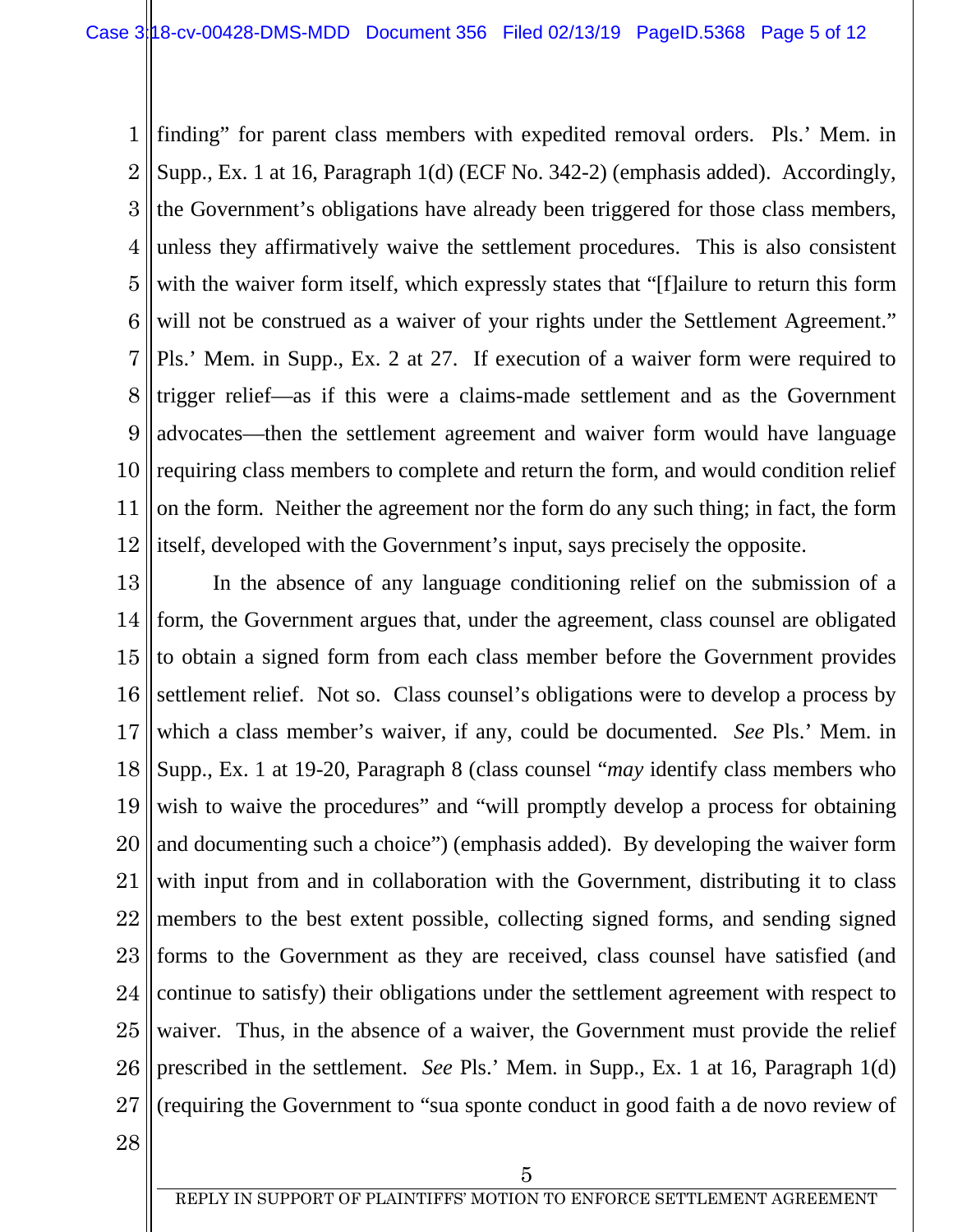1 the credible fear finding" for parent class members with expedited removal orders).

2 3 4 5 6 7 Class counsel will continue to send signed forms to the Government as they are received, but nothing in the settlement conditions a class member's right to relief on the submission of a signed form. Accordingly, Plaintiffs ask the Court to order the Government to comply with its obligations under the settlement agreement for all class members entitled to relief, unless and until it is instructed otherwise through the submission of a waiver form.

8 9

## **III. The Government Should Identify Which Individuals Are Entitled to Relief and Provide Information to Class Counsel and the Court.**

10 11 12 13 Because the settlement agreement requires the Government to provide the settlement procedures to all class members (unless and until a class member waives those procedures), the Government can only fulfill its obligations if it first identifies the class members who have expedited removal orders.<sup>[5](#page-5-0)</sup>

14 15 16 17 18 19 20 21 22 23 The Government asserts that it "has no intention of simply ignoring its obligations for an individual *who it identifies* as a settlement class member . . . ." Defs.' Opp'n 4:15-17 (emphasis added). But the Government does not say what steps it is taking to identify the class members and to ensure that it is not inadvertently deporting them. In fact, the only commitment the Government makes is that it "will not treat the failure to submit a form as waiver and simply remove the individual" *if* the class member "comes to the attention of the government . . . ." *Id.* at 5:24-6:6. The clear implication is that class members who do not "come[] to the attention of the government" are at risk of being removed even if they are entitled to relief.

24

28 Defs.' Opp'n 6:13.

<span id="page-5-0"></span><sup>25</sup> 26 27  $\overline{a}$  $<sup>5</sup>$  Although class counsel and the Government have been cooperating in obtaining forms from class</sup> members who have been identified, the submission of waiver forms does nothing to identify and track class members who have not submitted forms or otherwise been identified. By definition, and contrary to the Government's argument, waiver forms that are submitted on an individualized basis do not "clear[ly] and simpl[y] track[]" other class members who have not submitted forms.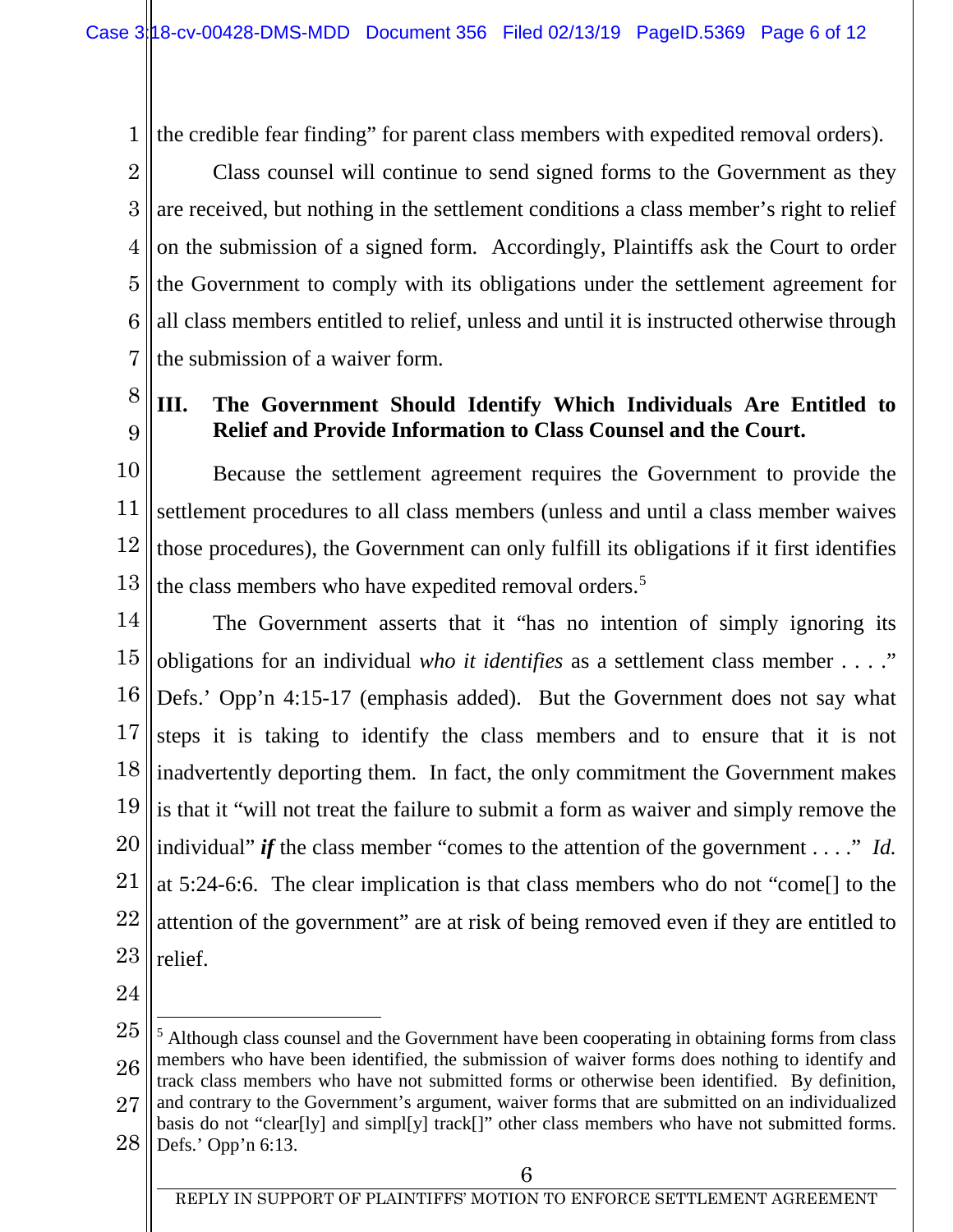1 2 3 4 5 6 7 8 9 10 11 12 13 14 15 This is not acceptable. At a minimum, the Government's duty to provide settlement procedures to all class members necessarily requires it to identify the individuals entitled to relief. The Government cannot rely solely on the submission of forms, as if this were a claims-made settlement process.<sup>[6](#page-6-0)</sup> That is not what the parties negotiated. Further, there may be many class members who do not receive the waiver form, do not understand the form, or do not know their immigration status. There is no reason—in either the agreement or in logic—that such individuals should be denied the negotiated relief. Moreover, class counsel lack the information needed to identify which released class members have expedited removal orders and are therefore entitled to relief; only the Government has this information. Thus, relying solely on the submission of waiver forms or on class counsel cannot be the solution. Instead, the Government must affirmatively identify class members entitled to relief using the information that it has at its disposal. That is the only way for the Government to fulfill its obligations and ensure that class members who are entitled to relief are not inadvertently deported.

16 17 18 19 20 21 22 23 24 Contrary to the Government's characterization in its Opposition, Plaintiffs are not asking at this stage that the Government be "required to track down potential class members . . . ." *Id.* at 4:17-18. Rather, Plaintiffs are asking that the Government be required to identify the class members entitled to relief, to confirm that those individuals will not be deported in violation of the settlement agreement, and to provide their names and last-known contact information to class counsel. The Government argues that providing this information is "onerous and unnecessary," but the Government cannot comply with the settlement agreement without it. *Id.* at 6:10-11.

25

 $\overline{a}$ 

<span id="page-6-0"></span><sup>26</sup> 27 28  $6$  As noted in the Government's Opposition, the Government has been identifying class members in detention and asking class counsel to obtain elections from these individuals. The parties are working together on these individuals. As settlement implementation moves ahead to non-detained class members, however, it will become more difficult for the parties to identify and locate them.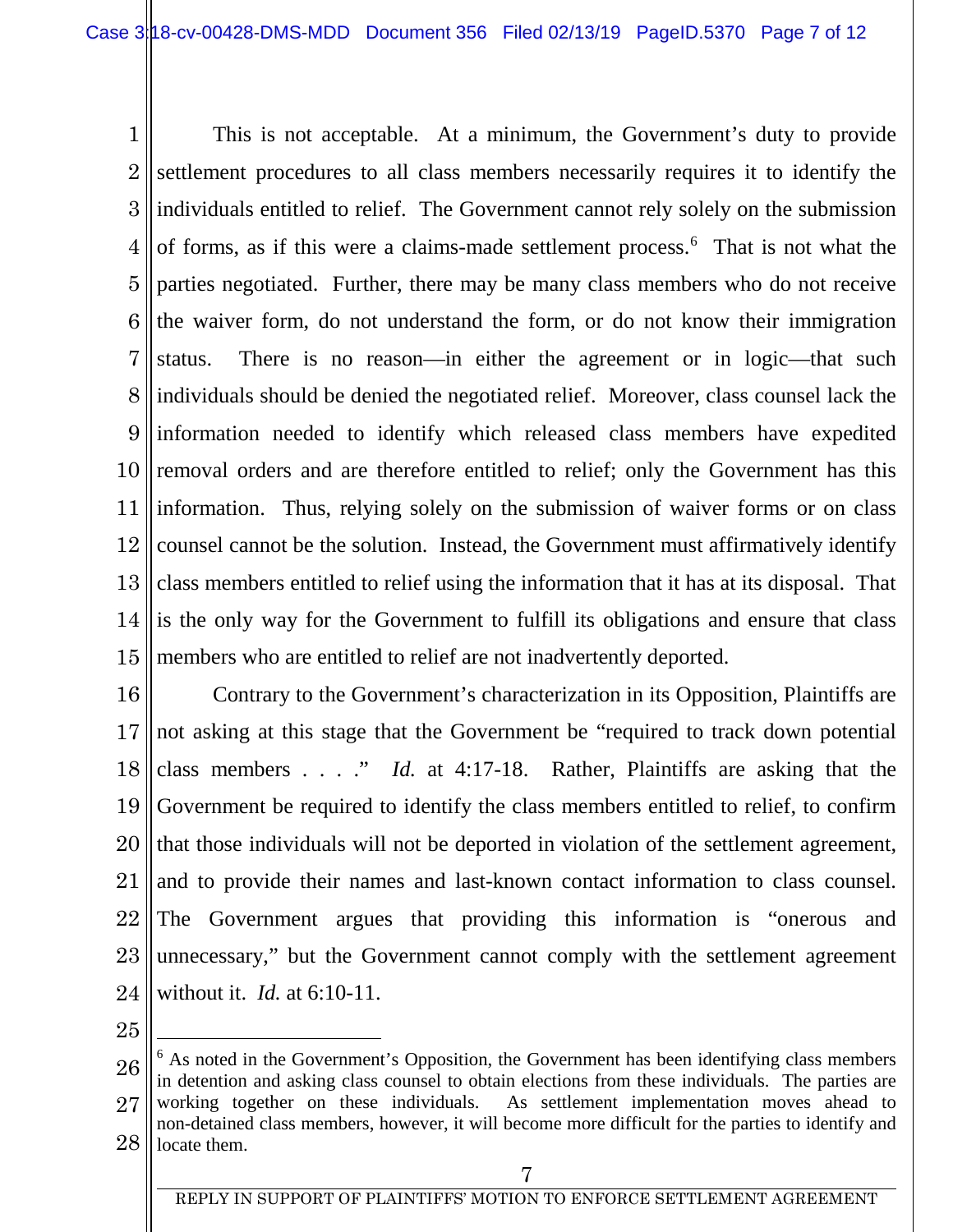## **IV. Conclusion**

2 3 4 5 6 7 8 9 10 11 12 Class members, by virtue of their inclusion in the settlement class, are entitled to relief without needing to satisfy any condition. They need not submit an executed waiver form to elicit or otherwise trigger relief because the settlement agreement, not the waiver form, is the source of the Government's obligations to provide the settlement procedures. As settlement implementation continues, the Government's position presents an ongoing risk that class members will face removal, in violation of the settlement, if they do not submit forms. Class counsel cannot ensure that class members are protected from removal because class counsel presently lack the ability to determine who and how many individuals have yet to receive relief. The Government, by contrast, has the ability to identify such individuals and should be required to do so.

13

1

14 Plaintiffs respectfully ask the Court to grant their motion and issue an Order providing as follows:

- 15 16 1. Class members are entitled to relief regardless of whether they submit a signed waiver form;
- 17 18 19 2. The Government shall not deport class members without providing them with relief under the settlement, absent a knowing and voluntary waiver of settlement rights pursuant to the terms of the agreement;
- 20 21 3. The Government shall identify class members who are entitled to settlement relief but have not submitted executed waiver forms;
- 22 23 4. The Government shall provide class counsel a list of such class members, including their last-known address and other contact information; and
- 24 25 26 5. The Government shall report on the status of class members who have not submitted executed waiver forms by providing the Court with the number of such class members, the number of interviews that have been provided to
- 27
- 28

REPLY IN SUPPORT OF PLAINTIFFS' MOTION TO ENFORCE SETTLEMENT AGREEMENT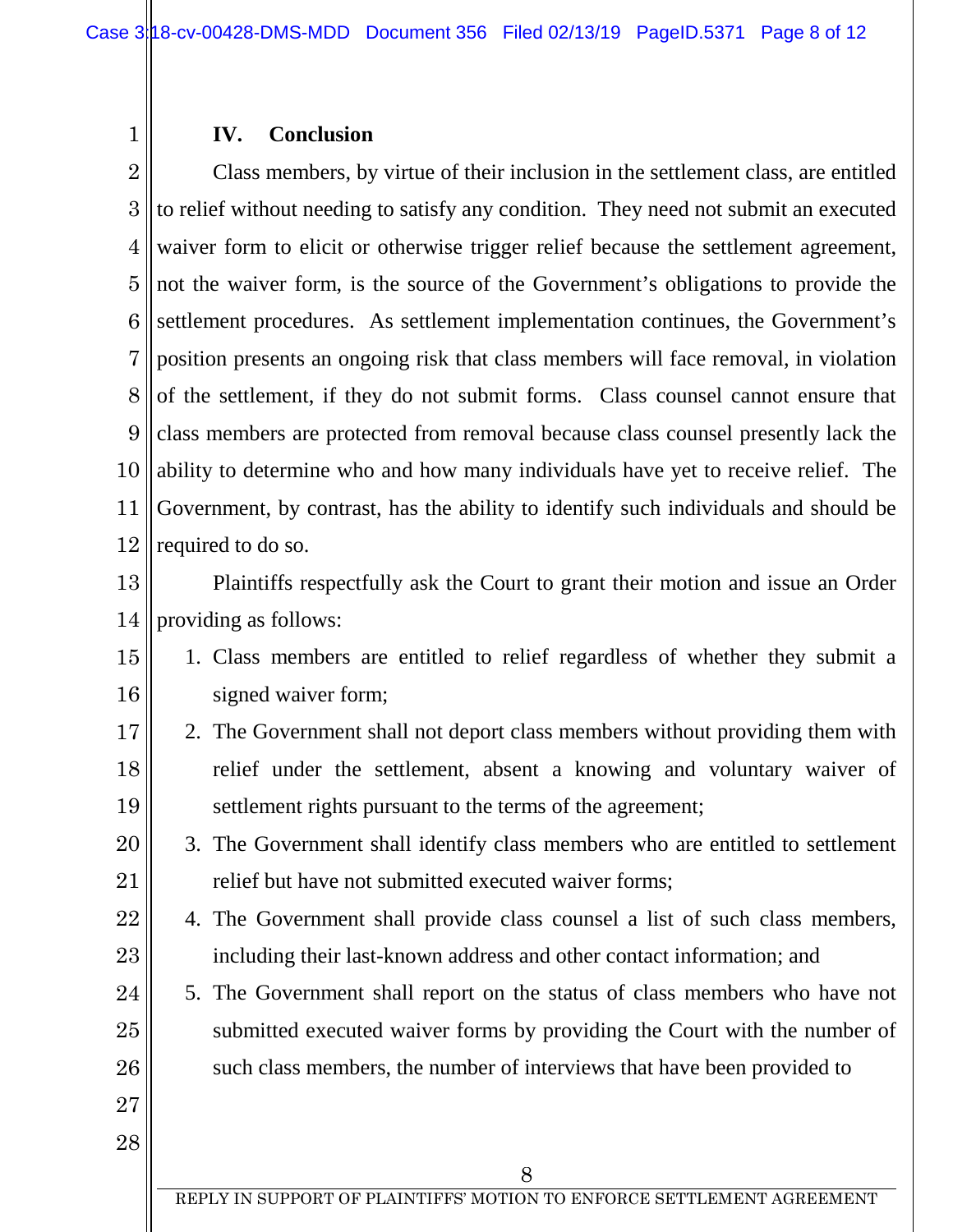| $\overline{2}$<br>February 13, 2019<br><b>EVERSHEDS SUTHERLAND (US) LLP</b><br>3<br><b>/s/Wilson G. Barmeyer</b><br>4<br>Wilson G. Barmeyer*<br>Carol T. McClarnon*<br>$\overline{5}$<br>John H. Fleming* |  |
|-----------------------------------------------------------------------------------------------------------------------------------------------------------------------------------------------------------|--|
|                                                                                                                                                                                                           |  |
|                                                                                                                                                                                                           |  |
|                                                                                                                                                                                                           |  |
|                                                                                                                                                                                                           |  |
|                                                                                                                                                                                                           |  |
| 6<br>700 Sixth Street NW, Suite 700                                                                                                                                                                       |  |
| Washington, DC 20001<br>$\overline{7}$<br>$(202)$ 383-0100                                                                                                                                                |  |
| 8<br>(202) 637-3593 (facsimile)                                                                                                                                                                           |  |
| wilsonbarmeyer@eversheds-<br>9                                                                                                                                                                            |  |
| sutherland.com                                                                                                                                                                                            |  |
| 10<br>carolmcclarnon@eversheds-sutherland.com                                                                                                                                                             |  |
| johnfleming@eversheds-sutherland.com<br>11                                                                                                                                                                |  |
| 12<br>Sirine Shebaya*                                                                                                                                                                                     |  |
| <b>MUSLIM ADVOCATES</b><br>13                                                                                                                                                                             |  |
| P.O. Box 34440                                                                                                                                                                                            |  |
| 14<br>Washington, D.C. 20043                                                                                                                                                                              |  |
| $(202)$ 897-2622<br>15                                                                                                                                                                                    |  |
| (202) 508-1007 (facsimile)<br>16                                                                                                                                                                          |  |
| sirine@muslimadvocates.org<br>17                                                                                                                                                                          |  |
| Simon Y. Sandoval-Moshenberg*                                                                                                                                                                             |  |
| 18<br>Sophia Gregg*                                                                                                                                                                                       |  |
| 19<br><b>LEGAL AID JUSTICE CENTER</b>                                                                                                                                                                     |  |
| 6066 Leesburg Pike, Suite 520<br>20                                                                                                                                                                       |  |
| Falls Church, VA 22041<br>21<br>$(703)$ 778-3450                                                                                                                                                          |  |
| (703) 778-3454 (facsimile)                                                                                                                                                                                |  |
| 22<br>simon@justice4all.org                                                                                                                                                                               |  |
| 23<br>sophia@justice4all.org                                                                                                                                                                              |  |
| 24<br>Aaron M. Olsen                                                                                                                                                                                      |  |
| 25<br>Alreen Haeggquist                                                                                                                                                                                   |  |
| Haeggquist and Eck LLP                                                                                                                                                                                    |  |
| 26<br>225 Broadway, Ste 2050                                                                                                                                                                              |  |
| 27<br>San Diego, CA 92101                                                                                                                                                                                 |  |
| phone: 619.342.8000<br>28                                                                                                                                                                                 |  |
| 9                                                                                                                                                                                                         |  |
| REPLY IN SUPPORT OF PLAINTIFFS' MOTION TO ENFORCE SETTLEMENT AGREEMENT                                                                                                                                    |  |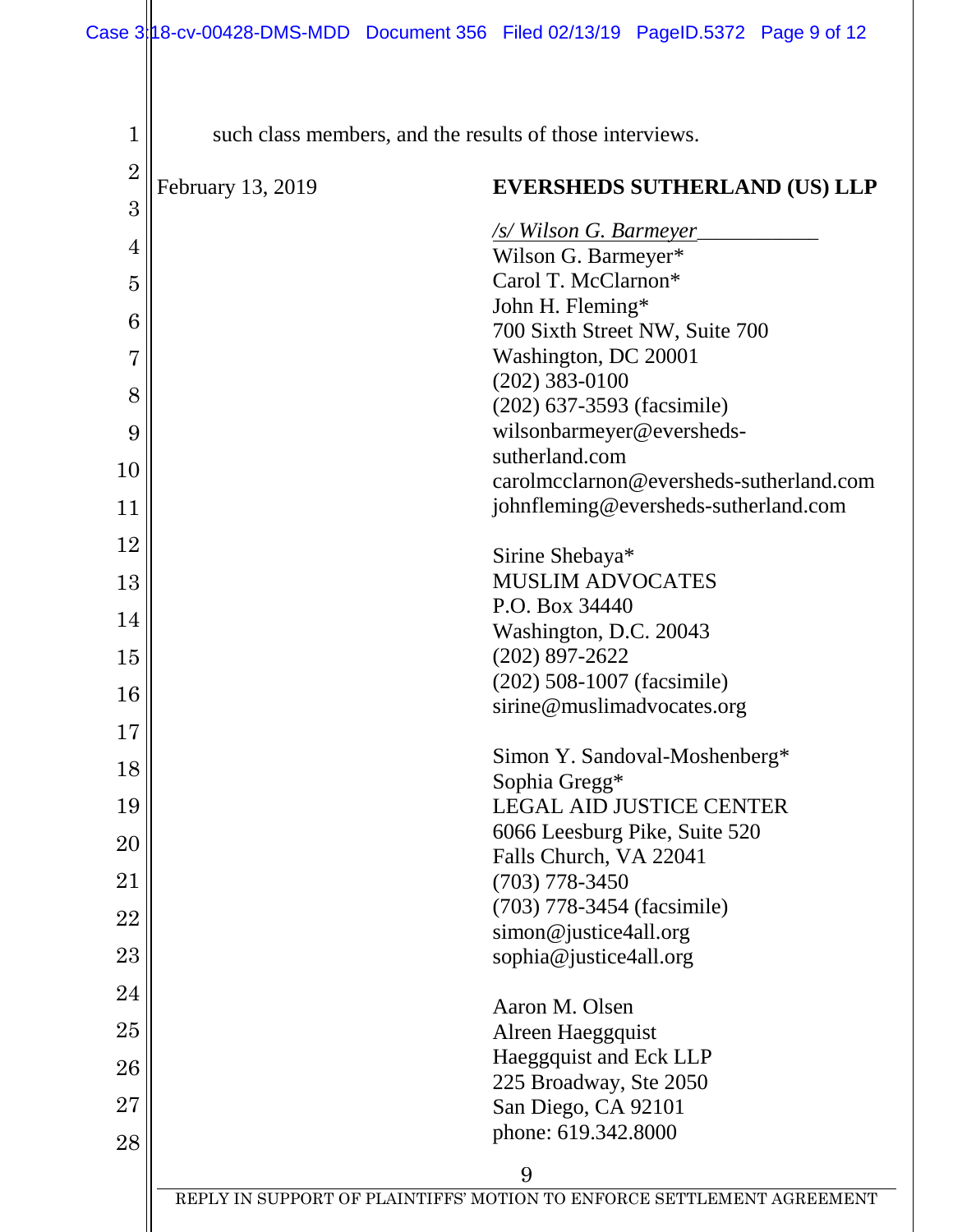| 1              | fax: 619.342.7878                                                      |
|----------------|------------------------------------------------------------------------|
| $\overline{2}$ | aarono@haelaw.com                                                      |
| 3              | <b>Class Counsel for Parent Class</b>                                  |
| 4              | <b>HOGAN LOVELLS US LLP</b>                                            |
| $\overline{5}$ |                                                                        |
| 6              | <u>/s/ Michael Maddigan</u><br>Michael Maddigan                        |
|                | (Cal. Bar No. 163450)                                                  |
| $\overline{7}$ | 1999 Avenue of the Stars, Suite 1400                                   |
| 8              | Los Angeles, CA 90067                                                  |
| 9              | Telephone: (310) 785-4727                                              |
| 10             | Facsimile: (310) 785-4601                                              |
|                | michael.maddigan@hoganlovells.com                                      |
| 11             | Justin W. Bernick*                                                     |
| 12             | Zachary W. Best*                                                       |
| 13             | T. Clark Weymouth*                                                     |
|                | 555 Thirteenth Street, NW                                              |
| 14             | Washington, DC 20004                                                   |
| 15             | Telephone: (202) 637-5600                                              |
|                | Facsimile: (202) 637-5910                                              |
| 16             | justin.bernick@hoganlovells.com                                        |
| 17             | t.weymouth@hoganlovells.com                                            |
| 18             | zachary.best@hoganlovells.com                                          |
| 19             | Oliver J. Armas*                                                       |
|                | Ira M. Feinberg (Cal. Bar No. 064066)                                  |
| 20             | 875 Third Avenue                                                       |
| $21\,$         | New York, NY 10022                                                     |
| 22             | Telephone: (212) 918-3000                                              |
|                | Facsimile: (212) 918-3100                                              |
| 23             | oliver.armas@hoganlovells.com                                          |
| 24             | ira.feinberg@hoganlovells.com                                          |
| 25             | Katherine A. Nelson*                                                   |
|                | 1601 Wewatta Street, Suite 900                                         |
| 26             | Denver, CO 80202                                                       |
| 27             | Telephone: (303) 899-7300                                              |
| 28             | Facsimile: (303) 899-7333                                              |
|                | 10                                                                     |
|                | REPLY IN SUPPORT OF PLAINTIFFS' MOTION TO ENFORCE SETTLEMENT AGREEMENT |
|                |                                                                        |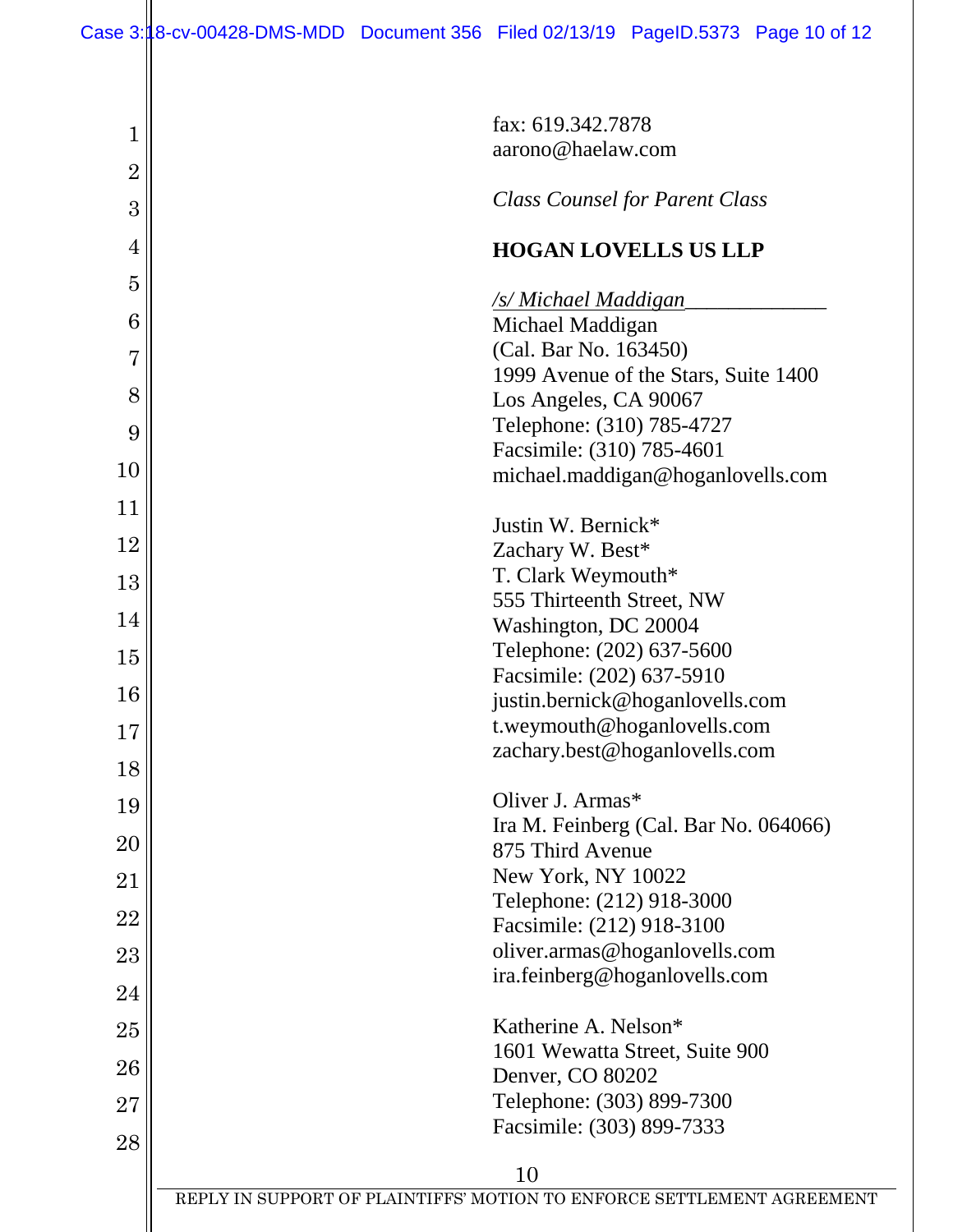| 1              | katherine.nelson@hoganlovells.com                                      |
|----------------|------------------------------------------------------------------------|
| $\overline{2}$ | Haley K. Costello Essig*                                               |
| 3              | Park Place II, Ninth Floor                                             |
|                | 7930 Jones Branch Drive                                                |
| 4              | McLean, VA 22102-3302                                                  |
| 5              | Telephone: (703) 610-6100                                              |
| 6              | Facsimile: (703) 610-6200<br>haley.essig@hoganlovells.com              |
| $\overline{7}$ |                                                                        |
| 8              | Class Counsel for Child Class in MMM v<br><b>Sessions</b>              |
| 9              |                                                                        |
|                | Lee Gelernt*                                                           |
| 10             | Judy Rabinovitz*                                                       |
| 11             | Anand Balakrishnan*                                                    |
| 12             | Stephen Kang*                                                          |
|                | Spencer Amdur*                                                         |
| 13             | Daniel Galindo<br>AMERICAN CIVIL LIBERTIES UNION                       |
| 14             | <b>FOUNDATION</b>                                                      |
|                | 125 Broad St.                                                          |
| 15             | 18th Floor                                                             |
| 16             | New York, NY 10004                                                     |
| 17             | $T: (212) 549-2660$                                                    |
|                | $F: (212) 549 - 2654$                                                  |
| 18             | lgelernt@aclu.org                                                      |
| 19             | jrabinovitz@aclu.org                                                   |
| 20             | abalakrishnan@aclu.org                                                 |
|                | skang@aclu.org                                                         |
| 21             | samdur@aclu.org<br>dgalindo@aclu.org                                   |
| 22             |                                                                        |
| 23             | <b>Class Counsel For Removed Parents</b>                               |
| 24             | *Admitted pro hac vice                                                 |
| 25             |                                                                        |
| 26             |                                                                        |
| 27             |                                                                        |
| 28             |                                                                        |
|                | 11                                                                     |
|                | REPLY IN SUPPORT OF PLAINTIFFS' MOTION TO ENFORCE SETTLEMENT AGREEMENT |
|                |                                                                        |